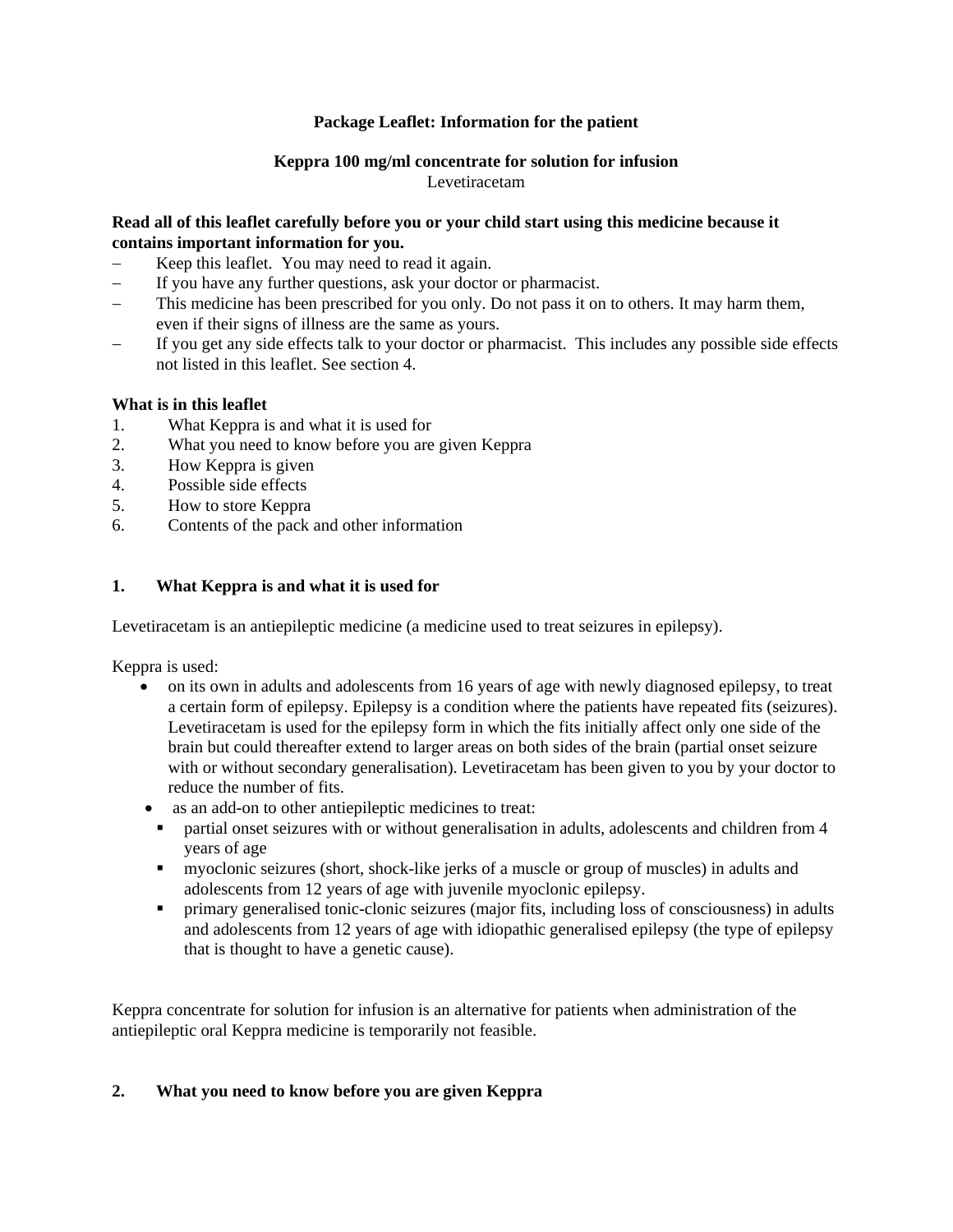#### **Do not use Keppra**

If you are allergic to levetiracetam, pyrrolidone derivatives or any of the other ingredients of this medicine (listed in Section 6).

### **Warnings and precautions**

Talk to your doctor before you are given Keppra

- If you suffer from kidney problems, follow your doctor's instructions. He/she may decide if your dose should be adjusted.
- If you notice any slowdown in the growth or unexpected puberty development of your child, please contact your doctor.
- A small number of people being treated with anti-epileptics such as Keppra have had thoughts of harming or killing themselves. If you have any symptoms of depression and/or suicidal ideation, please contact your doctor.
- If you have a family or medical history of irregular heart rhythm (visible on an electrocardiogram), or if you have a disease and/or take a treatment that make(s) you prone to heartbeat irregularities or salt imbalances.

Tell your doctor or pharmacist if any of the following side effects gets serious or last longer than a few days:

- Abnormal thoughts, feeling irritable or reacting more aggressively than usually, or if you or your family and friends notice important changes in mood or behaviour.
- Aggravation of epilepsy

Your seizures may rarely become worse or happen more often, mainly during the first month after the start of the treatment or increase of the dose. If you experience any of these new symptoms while taking Keppra, see a doctor as soon as possible.

#### **Children and adolescents**

• Keppra is not indicated in children and adolescents below 16 years on its own (monotherapy)

## **Other medicines and Keppra**

Tell your doctor or pharmacist if you are taking, have recently taken or might take any other medicines, including medicines obtained without a prescription.

Do not take macrogol (a drug used as laxative) for one hour before and one hour after taking levetiracetam as this may results in a reduction of its effect.

#### **Pregnancy and breast-feeding**

If you are pregnant or breastfeeding, think you may be pregnant or are planning to have a baby, ask your doctor for advice before taking this medicine. Levetiracetam can be used during pregnancy, only if after careful assessment it is considered necessary by your doctor.

You should not stop your treatment without discussing this with your doctor.

A risk of birth defects for your unborn child cannot be completely excluded.

Breast-feeding is not recommended during treatment.

#### **Driving and using machines**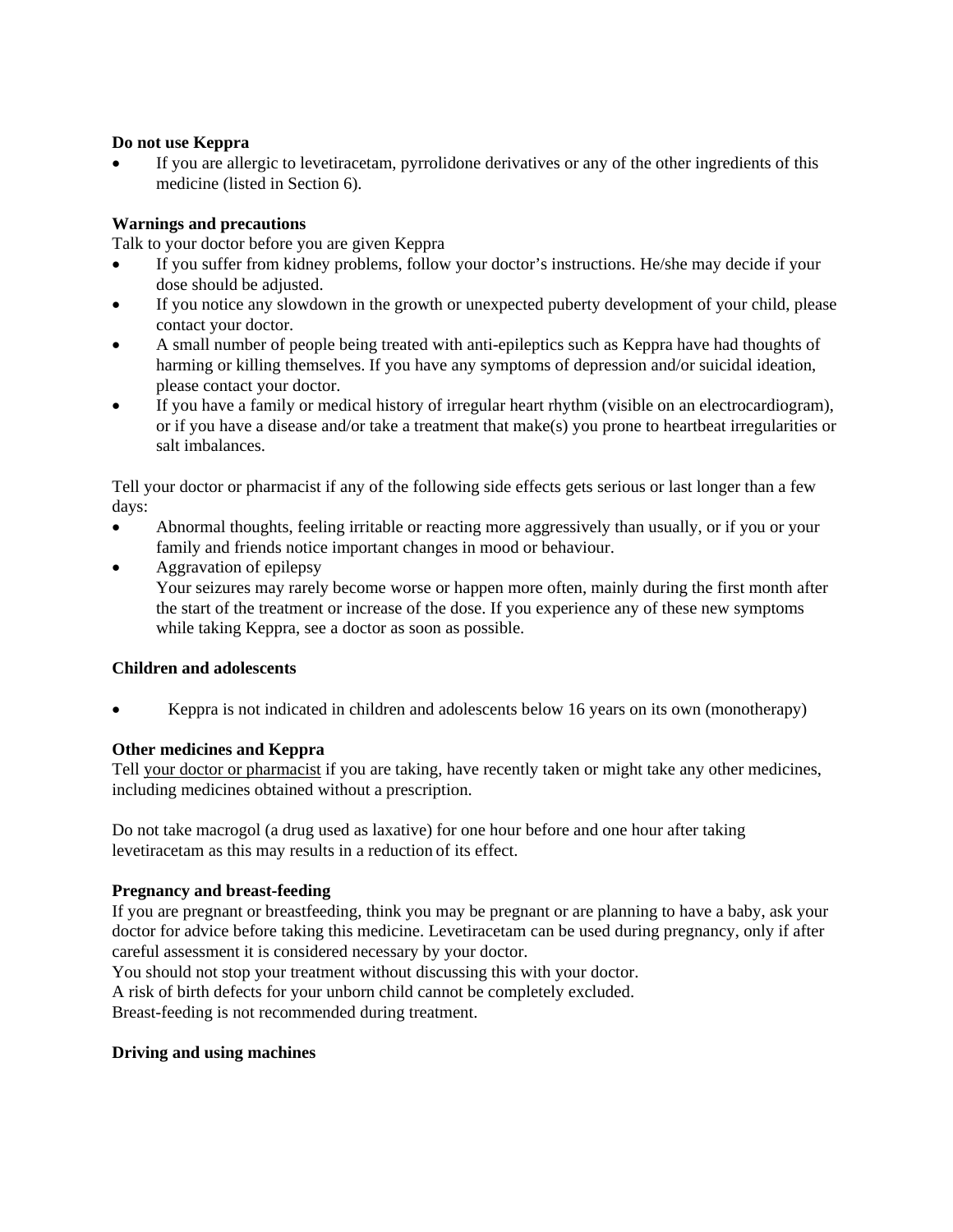Keppra may impair your ability to drive or operate any tools or machinery, as it may make you feel sleepy. This is more likely at the beginning of treatment or after an increase in the dose. You should not drive or use machines until it is established that your ability to perform such activities is not affected.

#### **Keppra contains sodium**

One maximum single dose of Keppra concentrate contains 2.5 mmol (or 57 mg) of sodium (0.8 mmol (or 19 mg) of sodium per vial). This should be taken into consideration if you are on a controlled sodium diet.

## **3. How Keppra is given**

A doctor or a nurse will administer you Keppra as an intravenous infusion. Keppra must be administered twice a day, once in the morning and once in the evening, at about the same time each day.

The intravenous formulation is an alternative to your oral administration. You can switch from the filmcoated tablets or from the oral solution to the intravenous formulation or reverse directly without dose adaptation. Your total daily dose and frequency of administration remain identical.

### *Adjunctive therapy and Monotherapy (from 16 years of age).*

### **Adults (≥18 years) and adolescents (12 to 17 years) weighing 50 kg or more:**

Recommended dose: between 1,000 mg and 3,000 mg each day. When you will first start taking Keppra, your doctor will prescribe you a **lower dose** during 2 weeks before giving you the lowest daily dose.

#### **Dose in children (4 to 11 years) and adolescents (12 to 17 years) weighing less than 50 kg:**

Recommended dose: between 20 mg per kg bodyweight and 60 mg per kg bodyweight each day.

#### **Method and route of administration:**

Keppra is for intravenous use. The recommended dose must be diluted in at least 100 ml of a compatible diluent and infused over 15 minutes.

For doctors and nurses, more detailed direction for the proper use of Keppra is provided in section 6.

#### **Duration of treatment:**

There is no experience with administration of intravenous levetiracetam for a longer period than 4 days.

#### **If you stop using Keppra:**

If stopping treatment, as with other antiepileptic medicines, Keppra should be discontinued gradually to avoid an increase of seizures. Should your doctor decide to stop your Keppra treatment, he/she will instruct you about the gradual withdrawal of Keppra.

If you have any further questions on the use of this medicine, ask your doctor or pharmacist.

#### **4. Possible side effects**

Like all medicines, this medicine can cause side effects, although not everybody gets them.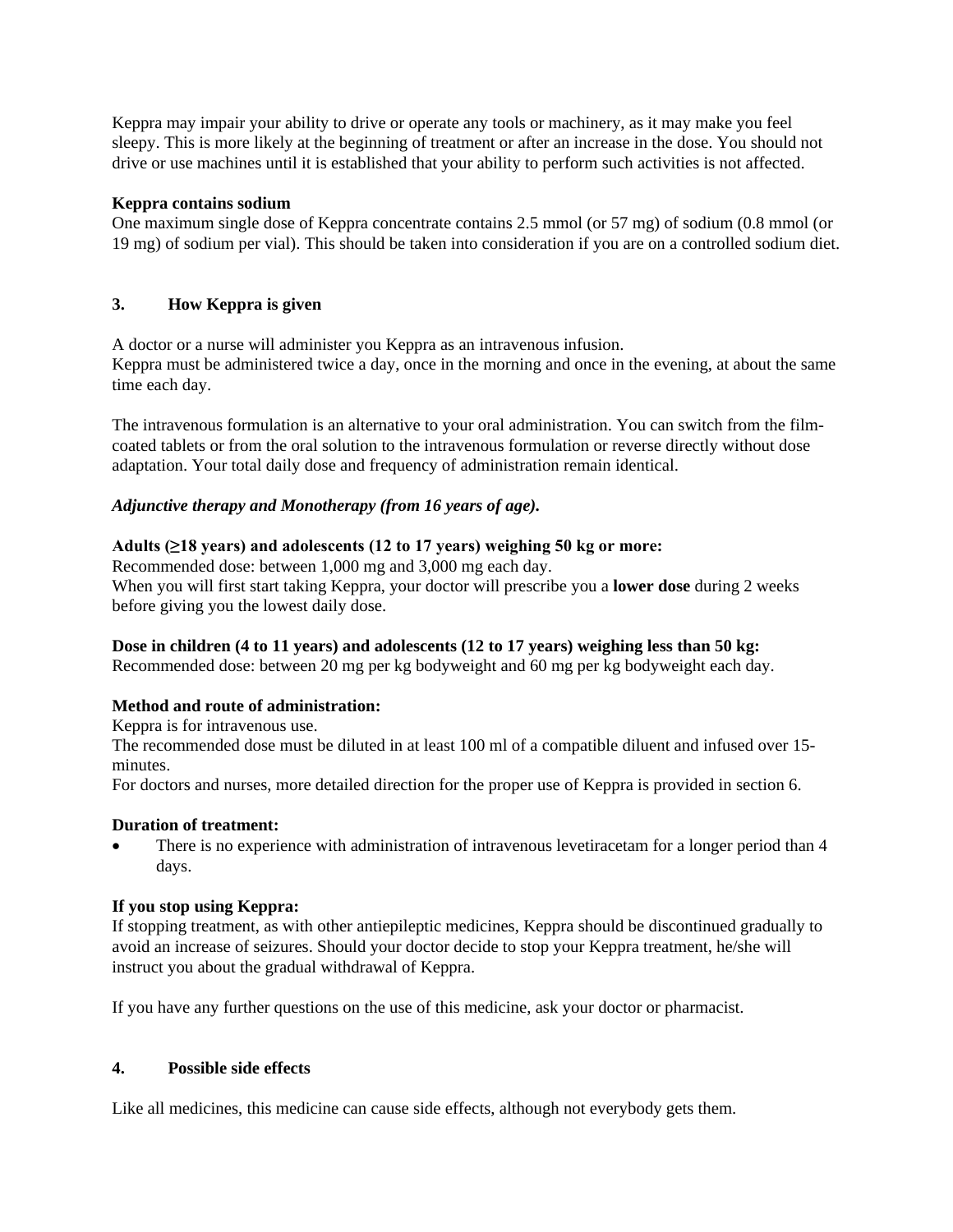## **Tell your doctor immediately, or go to your nearest emergency department, if you experience:**

- weakness, feel light-headed or dizzy or have difficulty breathing, as these may be signs of a serious allergic (anaphylactic) reaction
- swelling of the face, lips, tongue and throat (Quincke's oedema)
- flu-like symptoms and a rash on the face followed by an extended rash with a high temperature, increased levels of liver enzymes seen in blood tests and an increase in a type of white blood cell (eosinophilia) and enlarged lymph nodes (Drug Reaction with Eosinophilia and Systemic Symptoms [DRESS]).
- symptoms such as low urine volume, tiredness, nausea, vomiting, confusion and swelling in the legs, ankles or feet, as this may be a sign of sudden decrease of kidney function
- a skin rash which may form blisters and look like small targets (central dark spots surrounded by a paler area, with a dark ring around the edge) (*erythema multiforme*)
- a widespread rash with blisters and peeling skin, particularly around the mouth, nose, eyes and genitals (*Stevens-Johnson syndrome*)
- a more severe form of rash causing skin peeling in more than 30% of the body surface (*toxic epidermal necrolysis*)
- signs of serious mental changes or if someone around you notices signs of confusion, somnolence (sleepiness), amnesia (loss of memory), memory impairment (forgetfulness), abnormal behaviour or other neurological signs including involuntary or uncontrolled movements. These could be symptoms of an encephalopathy.

The most frequently reported adverse reactions were nasopharyngitis, somnolence (sleepiness), headache, fatigue and dizziness. At the beginning of the treatment or at dose increase side effects like sleepiness, tiredness and dizziness may be more common. These effects should however decrease over time.

#### **Very common**: may affect more than 1 in 10 people

- nasopharyngitis;
- somnolence (sleepiness), headache.

**Common:** may affect up to 1 in 10 people

- anorexia (loss of appetite);
- depression, hostility or aggression, anxiety, insomnia, nervousness or irritability;
- convulsion, balance disorder (equilibrium disorder), dizziness (sensation of unsteadiness), lethargy (lack of energy and enthusiasm), tremor (involuntary trembling);
- vertigo (sensation of rotation);
- cough;
- abdominal pain, diarrhoea, dyspepsia (indigestion), vomiting, nausea;
- rash;
- asthenia/fatigue (tiredness).

**Uncommon**: may affect up to 1 in 100 people

- decreased number of blood platelets, decreased number of white blood cells;
- weight decrease, weight increase;
- suicide attempt and suicidal ideation, mental disorder, abnormal behaviour, hallucination, anger, confusion, panic attack, emotional instability/mood swings, agitation;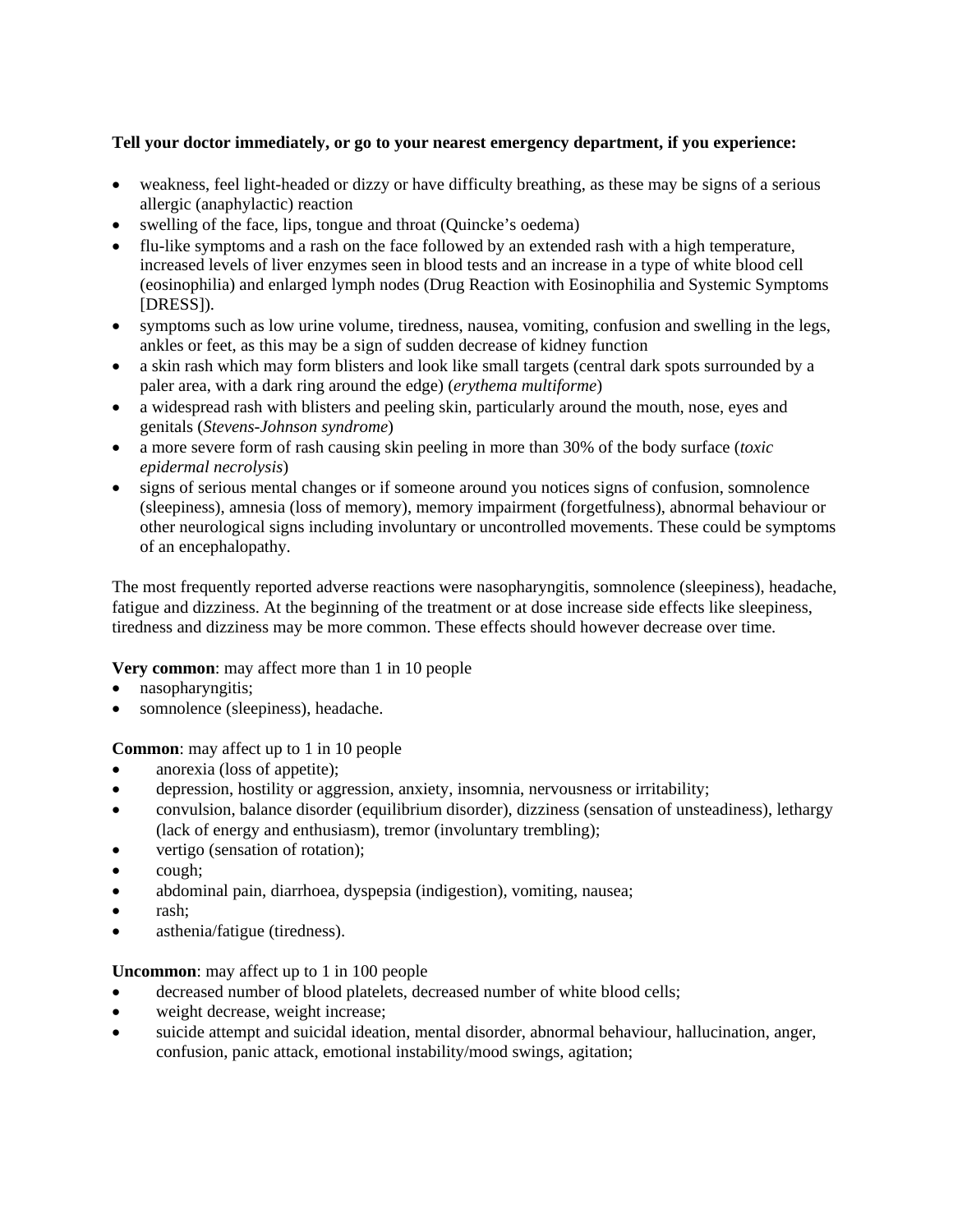- amnesia (loss of memory), memory impairment (forgetfulness), abnormal coordination/ataxia (impaired coordinated movements), paraesthesia (tingling), disturbance in attention (loss of concentration);
- diplopia (double vision), vision blurred;
- elevated/abnormal values in a liver function test;
- hair loss, eczema, pruritus;
- muscle weakness, myalgia (muscle pain);
- injury.

**Rare**: may affect up to 1 in 1,000 people

- infection;
- decreased number of all blood cell types;
- severe allergic reactions (DRESS, anaphylactic reaction [severe and important allergic reaction], Quincke's oedema [swelling of the face, lips, tongue and throat]);
- decreased blood sodium concentration;
- suicide, personality disorders (behavioural problems), thinking abnormal (slow thinking, unable to concentrate);
- delirium:
- encephalopathy (see sub-section "Tell your doctor immediately" for a detailed description of symptoms);
- seizures may become worse or happen more often;
- uncontrollable muscle spasms affecting the head, torso and limbs, difficulty in controlling movements, hyperkinesia (hyperactivity);
- change of the heart rhythm (Electrocardiogram);
- **pancreatitis**:
- liver failure, hepatitis;
- sudden decrease in kidney function;
- skin rash, which may form blisters and looks like small targets (central dark spots surrounded by a paler area, with a dark ring around the edge) (*erythema multiforme*), a widespread rash with blisters and peeling skin, particularly around the mouth, nose, eyes and genitals (*Stevens-Johnson syndrome*), and a more severe form causing skin peeling in more than 30% of the body surface (*toxic epidermal necrolysis*);
- rhabdomyolysis (breakdown of muscle tissue) and associated blood creatine phosphokinase increase. Prevalence is significantly higher in Japanese patients when compared to non-Japanese patients.
- limp or difficulty walking.

Evidence also suggests a possible predisposition of the Japanese population to neuroleptic malignant syndrome (NMS).

## **Reporting of side effects**

If you get any side effects talk to your doctor or pharmacist. This includes any possible side effects not listed in this leaflet. You can also report side effects directly via:

## Yellow Card Scheme

Website: www.mhra.gov.uk/yellowcard or search for MHRA Yellow Card in the Google Play or Apple App Store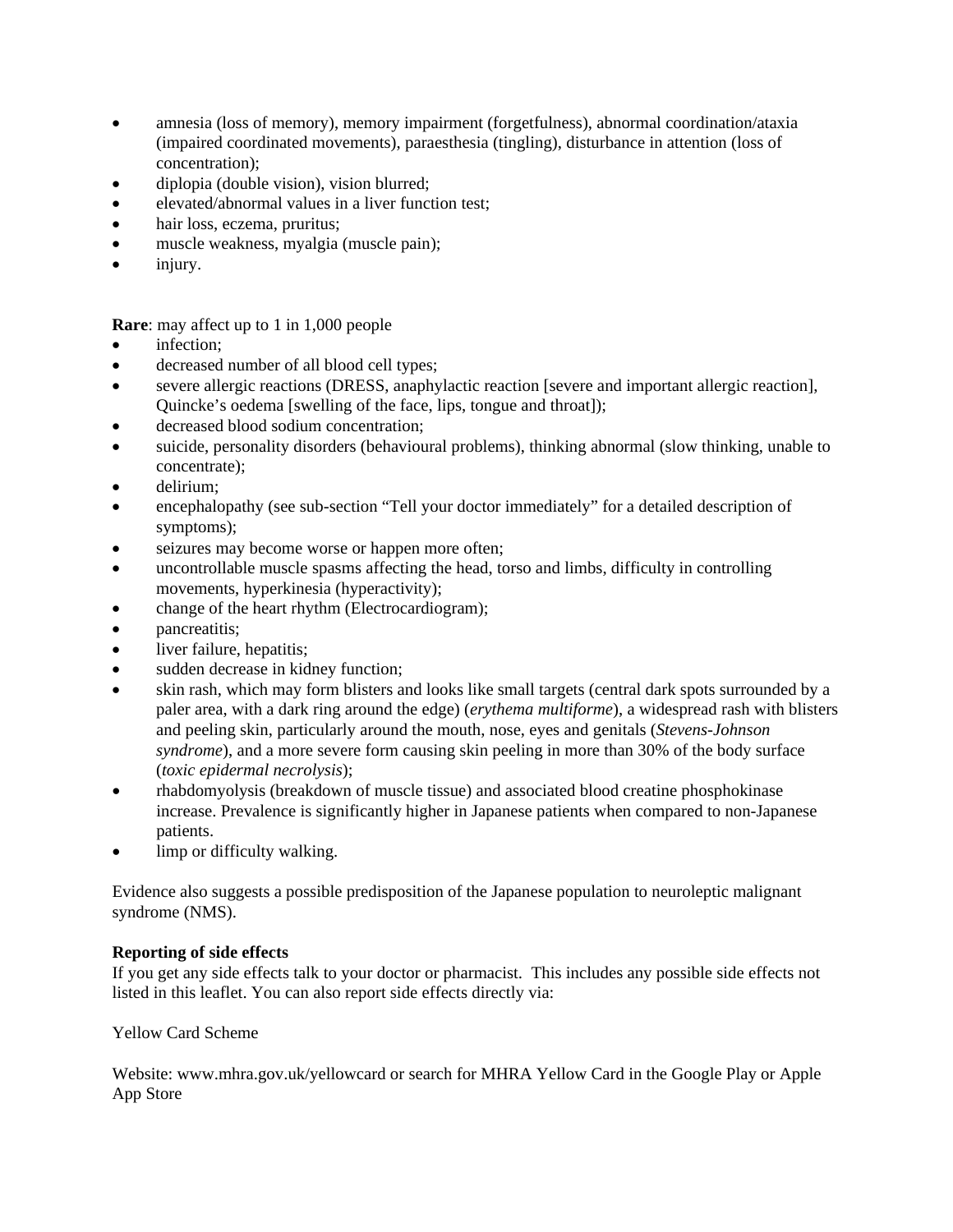By reporting side effects you can help provide more information on the safety of this medicine.

# **5. How to store Keppra**

Keep this medicine out of the sight and reach of children.

Do not use this medicine after the expiry date stated on the vial and carton box after EXP: The expiry date refers to the last day of the month.

This medicine does not require any special storage conditions.

### **6. Contents of the pack and other information**

#### **What Keppra contains**

The active substance is called levetiracetam. Each ml contains 100 mg of levetiracetam. The other ingredients are: sodium acetate, glacial acetic acid, sodium chloride, water for injections.

### **What Keppra looks like and contents of the pack**

Keppra concentrate for solution for infusion (sterile concentrate) is a clear, colourless liquid. Keppra concentrate for solution for infusion is packed in a cardboard box containing 10 vials of 5 ml.

### **Marketing Authorisation Holder**

UCB Pharma Limited, 208 Bath Road, Slough, Berkshire, SL1 3WE, United Kingdom

#### **Manufacturer**

Aesica Pharmaceuticals S.r.l., Via Praglia, 15, I-10044 Pianezza, Italy.

## **This leaflet was last revised in December 2021.**

---------------------------------------------------------------------------------------------------------------------------

## **The following information is intended for healthcare professionals only**:

Directions for the proper use of Keppra is provided in section 3.

One vial of Keppra concentrate contains 500 mg levetiracetam (5 ml concentrate of 100 mg/ml). See Table 1 for the recommended preparation and administration of Keppra concentrate to achieve a total daily dose of 500 mg, 1,000 mg, 2,000 mg, or 3,000 mg in two divided doses.

| <b>Dose</b>      | <b>Withdrawal Volume</b>                   | <b>Volume of</b> | <b>Infusion</b> | <b>Frequency of</b> | <b>Total Daily</b> |
|------------------|--------------------------------------------|------------------|-----------------|---------------------|--------------------|
|                  |                                            | <b>Diluent</b>   | <b>Time</b>     | administration      | <b>Dose</b>        |
| $250 \text{ mg}$ | $2.5$ ml (half $5$ ml vial)                | 100 ml           | 15 minutes      | Twice daily         | $500$ mg/day       |
| $500$ mg         | $5 \text{ ml}$ (one $5 \text{ ml}$ vial)   | $100 \text{ ml}$ | 15 minutes      | Twice daily         | 1,000<br>mg/day    |
| $1000$ mg        | $10 \text{ ml}$ (two $5 \text{ ml}$ vials) | $100 \text{ ml}$ | 15 minutes      | Twice daily         | 2,000              |
|                  |                                            |                  |                 |                     | mg/day             |

#### Table 1. Preparation and administration of Keppra concentrate